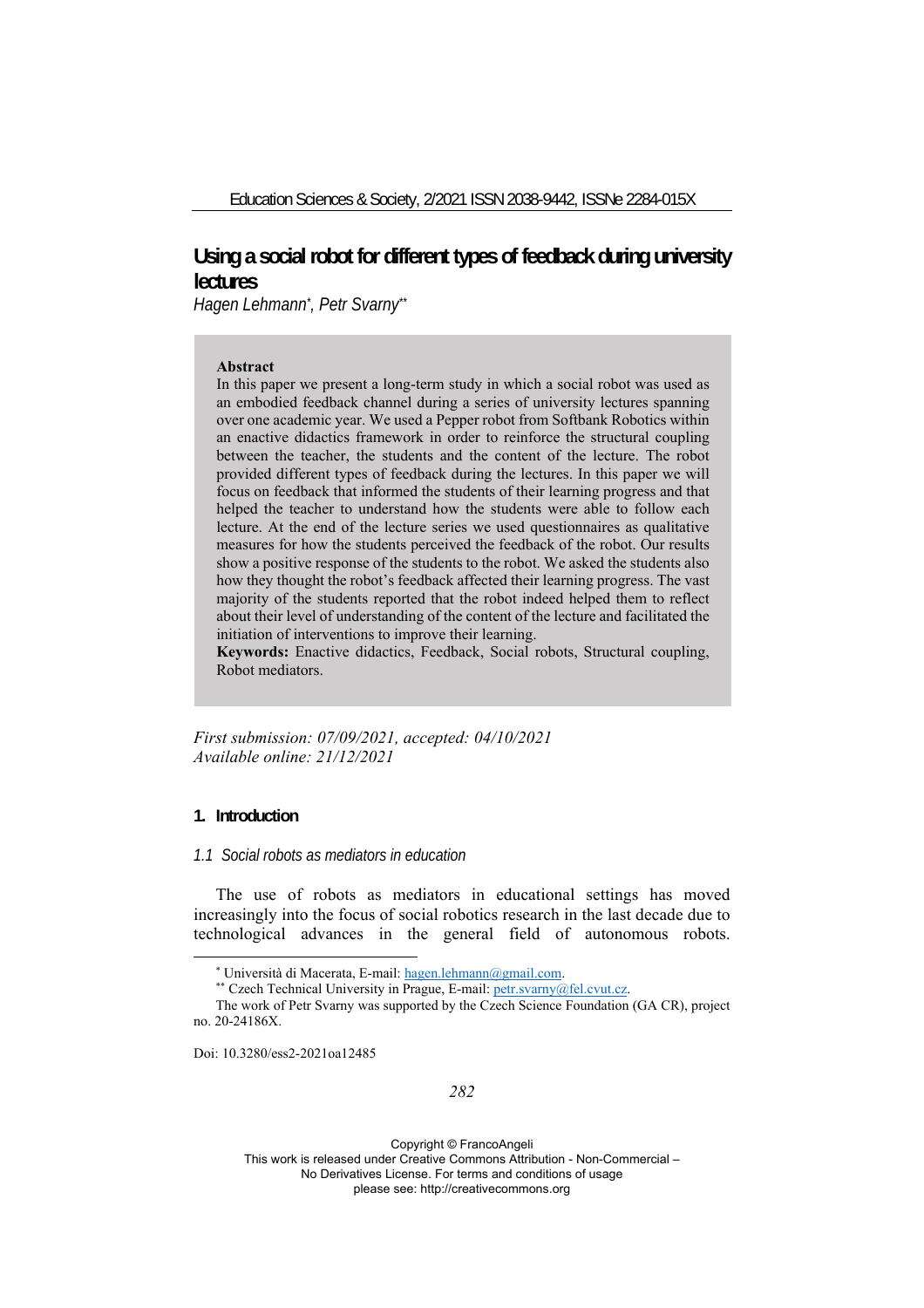Consequently, different types of socially evocative robots have been integrated in a plurality of roles in various educational settings (Belpaeme et al., 2018). These robots usually are used as learning supports for children and students, e.g. connecting images and words, or helping to learn a second language. Most of these robots are either humanoid or semi-humanoid (e.g. Robovie R3 (Kanda et al., 2004); Maggie (Gorostiza et al., 2006)). This allows them to use gestures and other non-verbal communication signals, which make the interaction with these robots more intuitive and pleasant. One of the most widely used humanoid robotic platforms in this context is Softbank Robotics' NAO robot (Shamsuddin et al., 2011). However also other robots, like RoboVie (Ishiguro et al., 2001) and Tiro (Han and Kim, 2009), have been successfully deployed and tested, and in the process provided valuable insights into the psychological dynamics characterizing social human-robot interactions in educational settings (Benitti, 2012).

One of the characteristics of the use of social robots as mediators in education is that these interventions typically happen over a longer period of time. These long-term interactions, for example in classrooms, give rise to a variety of issues. One is for example that the novelty effect of using a robot wears off relatively quickly. In order to generate effects that carry over to other learning situations, the robots need not only to provide adequate situational feedback. They also need to provide appropriate emotional feedback. First successful attempts in this direction have been made to support vocabulary learning in primary school students (Ahmad et al., 2019). Specifically Asian countries like Japan, South Korea and Singapore have embraced the use of social robots in pre-schools and middle schools in this way. The majority of these applications are linked to language learning, in which the robots link new words and grammatical concepts to movements and gestures, and in this way help to multimodally anchor the newly constructed knowledge in the memory of the children.

For the topic of this paper – the use of social robots as feedback devices – two recent experimental studies are specifically interesting. In their work Vogt et al. (2017) found that a social robot performs better in educational contexts if it remains within Vygotsky's "Zone of Proximal Development" (Vygotsky, 1978), adapting the difficulty of the learning task to the individual level of the student. This study in particular focuses on the position of social robots in the teaching process. According to the authors, the robots should be located in the area between the biologically determined learning capabilities of an individual student and the limit of learning that can be achieved by the student with the help of social support. In the perspective proposed by the study, this social support can be provided by a social robot in the form of personalized feedback about the learning progress of the student. The results of Senft et al. (2018)

*283*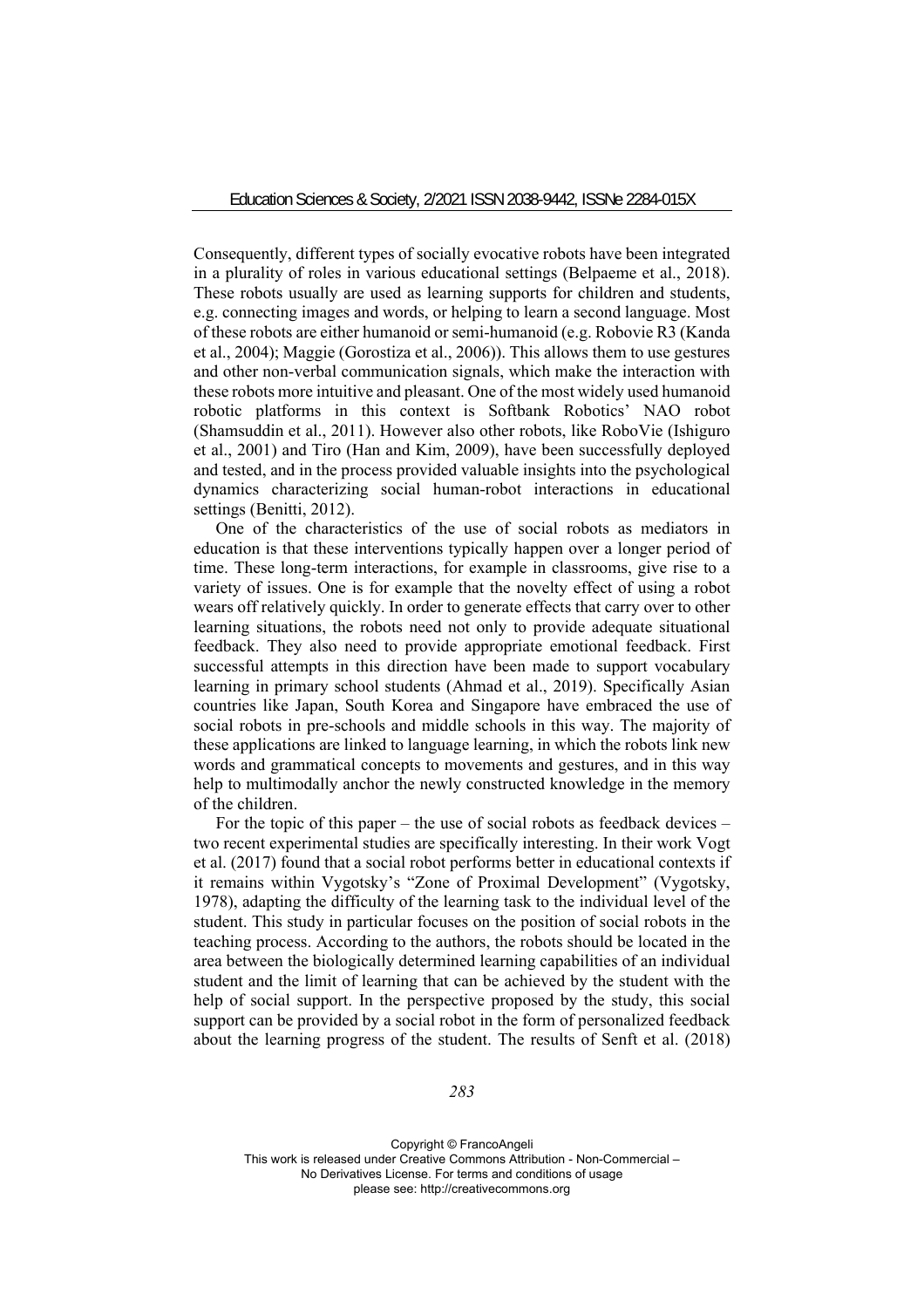point in a similar direction. They found that a NAO robot improves its tutoring capabilities when it is able to adapt to the learning specificities of each of its users. The idea is that, as teachers ideally know the individual differences of their pupils and adapt their feedback accordingly, social robots should provide not only general, but also personalized feedback for each student. For the use of social robots in education this represents an important finding, particularly relevant in the framework of Enactive didactics.

# *1.2 Enactive didactics*

Our integration of a robot into the educational process, as well as the related applications we created, is grounded in the enactive approach to didactics introduced in (Rossi, 2011), which is inspired by the enactive approach brought forward by Varela et al. (1991) within the cognitive sciences. One of the key points of Varelian enaction can be found in overcoming the traditional distinction between internal and external factors influencing the development of a system in an environment. Varela proposes to overcome this distinction through the concept of structural coupling, which characterizes the dynamic relation between the system and its environment. Indeed, this notion defines a continuous mutual process of co-transformation involving the system's and its environment's patterns of activity. According to the concept of structural coupling, the system and its environment, change not only each other, but also the overall process of interaction. This change happens through their dynamics of self-regulation that maintains or re-establishes their respective dynamical equilibria. In this way, the notion of structural coupling suggests to see the system and its environment as two aspects of the same, global process of (co- )transformation. When this theoretical concept is applied to human (verbal and nonverbal) communication, it implies that the engagement of the social actors in interaction leads them to continuously change each other. Therefore through this ongoing dynamics of co-transformation, to change also the characteristics and context of the interaction.

As shown by Rossi (2011), the development of the enactive approach into didactics structures a specific perspective on the relationship between teacher and student. According to this view, the teacher influences with her/his presence the context of the teaching process, the subject to be taught, and the student, who, in turn, changes the teacher and the context; and the context changes the teacher and the student. This strong emphasis on mutual influences implies a twofold shift in the focus of teaching, which can be conceptualized as a re-focalization from the "What?" to the "How?", from the static content to the dynamic process (*Fig. 1 left* – adapted from (Maturana and Varela, 1987)). Following this line of thought, knowledge has to be seen as a product of an

*284*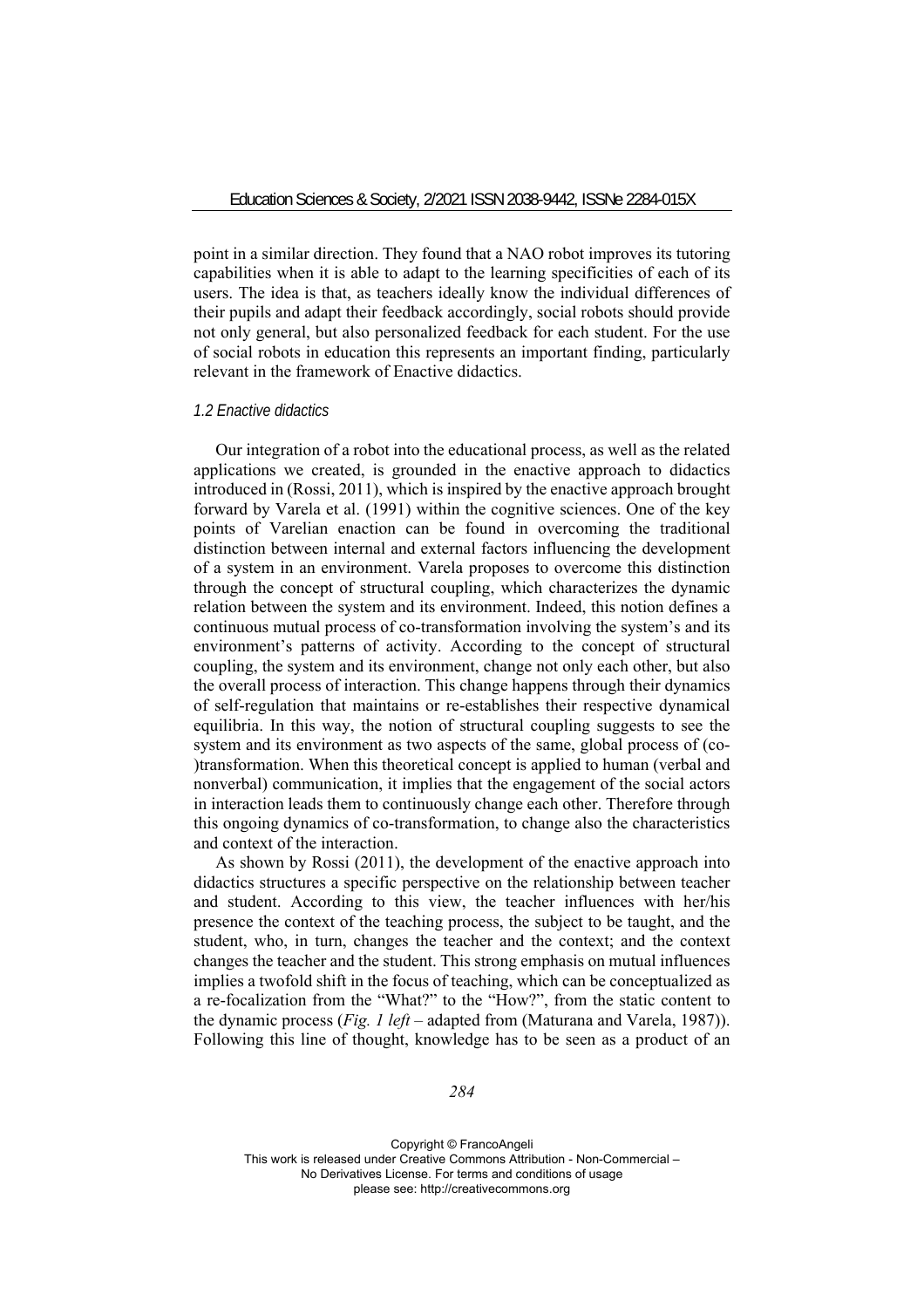irreducible plurality of factors: the teaching activity, its context, the individual characteristics of the teacher and the students, and the culture in which knowledge itself is developed and expressed (Brown et al., 1989). In this perspective it is no longer possible to distinguish between the content that is to be taught, the way this content is taught, as well as by whom and to whom it is taught.



*Fig. 1 - Extension of the structural coupling characterising the enactive didactics approach by integrating a social robot and using its embodiment as multimodal social interface (from Lehmann and Rossi, 2020b)* 

As Rossi (2011) points out, the role of the teacher in the enactive didactics approach is to raise the awareness of a problem in the students. This serves to activate a cognitive conflict in the students that connects the students' experiential knowledge with the new problem and the related new knowledge. Once this cognitive conflict is activated, it then becomes possible for the teacher and the students in a next step to find an answer together. The way in which this answer is constructed is determined by the teacher, who acts as mediator between the world experienced by the student and the knowledge to be co-constructed. In order for this process to be successful it is crucial that the newly constructed knowledge is validated (Rossi, 2011). For this validation feedback about the progress of the learning cycle is very important, since the absence of feedback would create a static system, and therefore hinder the learning progress. Unfortunately one of the limitations of many teaching processes is a lack of space for interaction and feedback. Due to their physical presence in the classroom and their socially evocative interaction behaviors social robots have the potential to augment the frequency of direct feedback. In this role they would represent an additional embodied feedback channel and could become a fundamental support for the reticular structure of learning processes (*Fig. 1 right –* Lehmann & Rossi, *2020*b).

### *1.3 The role of feedback in teaching and learning processes*

The role of feedback for learning has recently been highlighted by different

*285*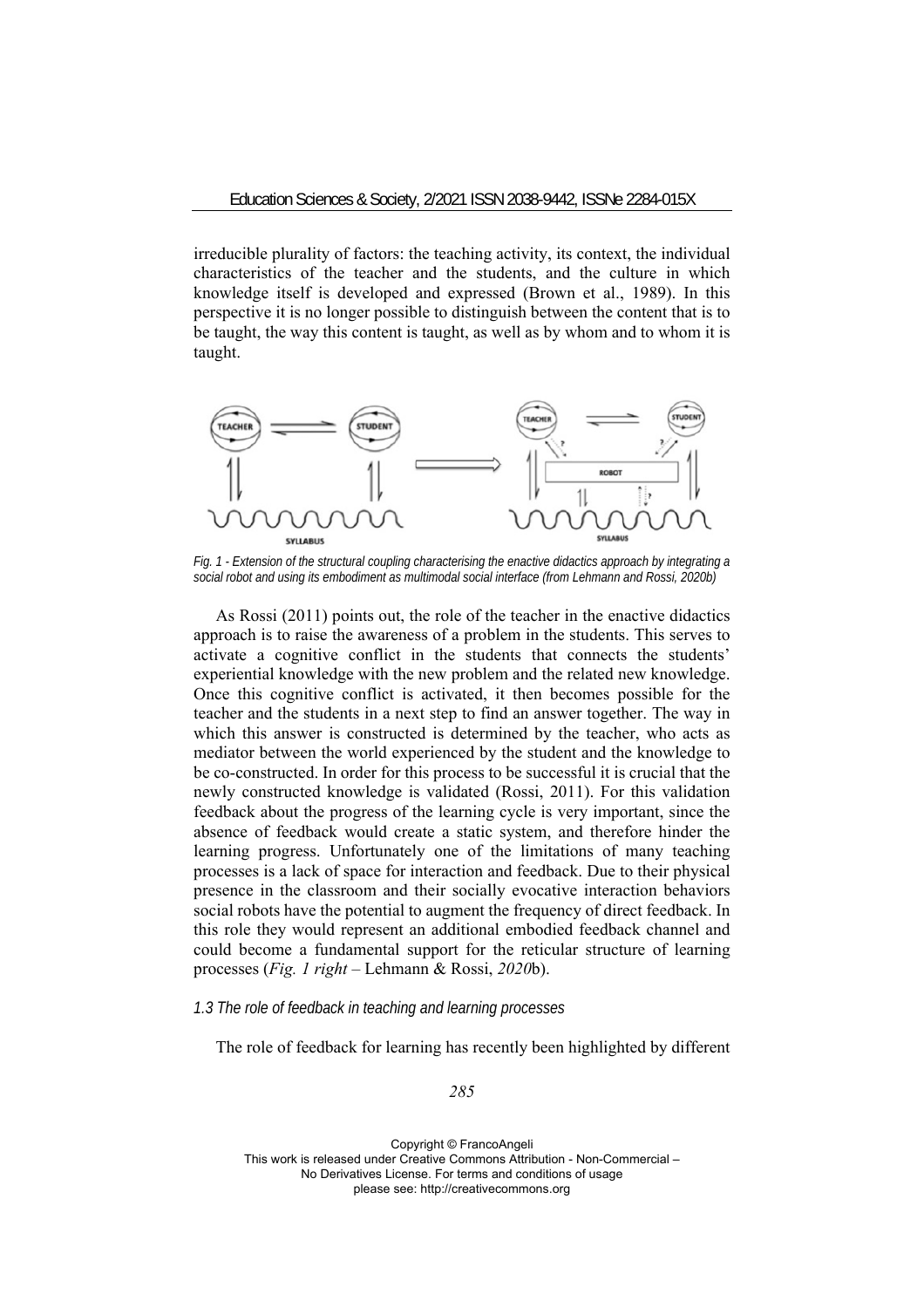authors and, "based on the idea that the quality of the students' interaction with delivered feedback is as important as the quality of the transmitted message", researchers have begun to re-conceptualize the feedback process (Nicol, 2018).

Hattie and Clark (2018) propose that correct feedback can have a strong influence on successful learning. They identified different elements that allow feedback to be effective: it needs to be clear, propositional, meaningful and compatible with the students' previous knowledge, keeping in mind the cognitive load and the personal zone of proximal development. The most important characteristic of feedback for Hattie and Clark is that it must help the student to build logical connections.

Also Laurillard (2012) emphasizes the importance of feedback as a central element of the interactions between the teacher and her/his students. According to Laurillard, feedback facilitates the alignment between the goals of the teacher and the goals of the learner, clarifies the structure of concepts, and helps to control the learner's actions. Feedback can be related to the concepts processed by the students or to the processes the concepts activate. In addition, there is not only the teacher's feedback about concepts and processes that activate the student, but also the feedback of the students about what they think the teacher does and requires in a lesson is very important for the teacher.

As discussed in (Lehmann, 2020; Lehmann & Rossi, 2020a), the classic feedback is the teacher's response and correction to the questions and actions of the students. This feedback is based on the comparison between the results expected by the teacher, the results achieved by the student, and the ability of the teacher to identify the reason for any potential misalignment. This kind of approach can be sufficient when the result of the assignment is rigidly predefined. However, in the case of open results, the comments of the teacher need to be personalized, as they are strictly related to the choices and decisions of the students, and also need to involve the method that was used to arrive at the result (Lehmann, 2020).

More recently feedback is also perceived as being recursive and generative (e.g., Rossi et al., 2018). It is transmitted from the students to the teacher when they explicate their own concepts, and from the teacher to the students when s/he organizes and restructures these concepts. From this perspective it is difficult to arrive at a definitive result, since each concept expressed by the students is, on the one hand, the end point of a process and, on the other, the starting point for the following steps. In this view concepts are always evolving, are fluid and never definitive. This is why feedback, in this process, is seen as being recursive, underlying a didactic cycle and recursively co-built knowledge. Yet the feedback in this case is also generative, as it provides the elements to proceed and the fragments to build the next network of meaning (Rossi et al., 2018).

*286*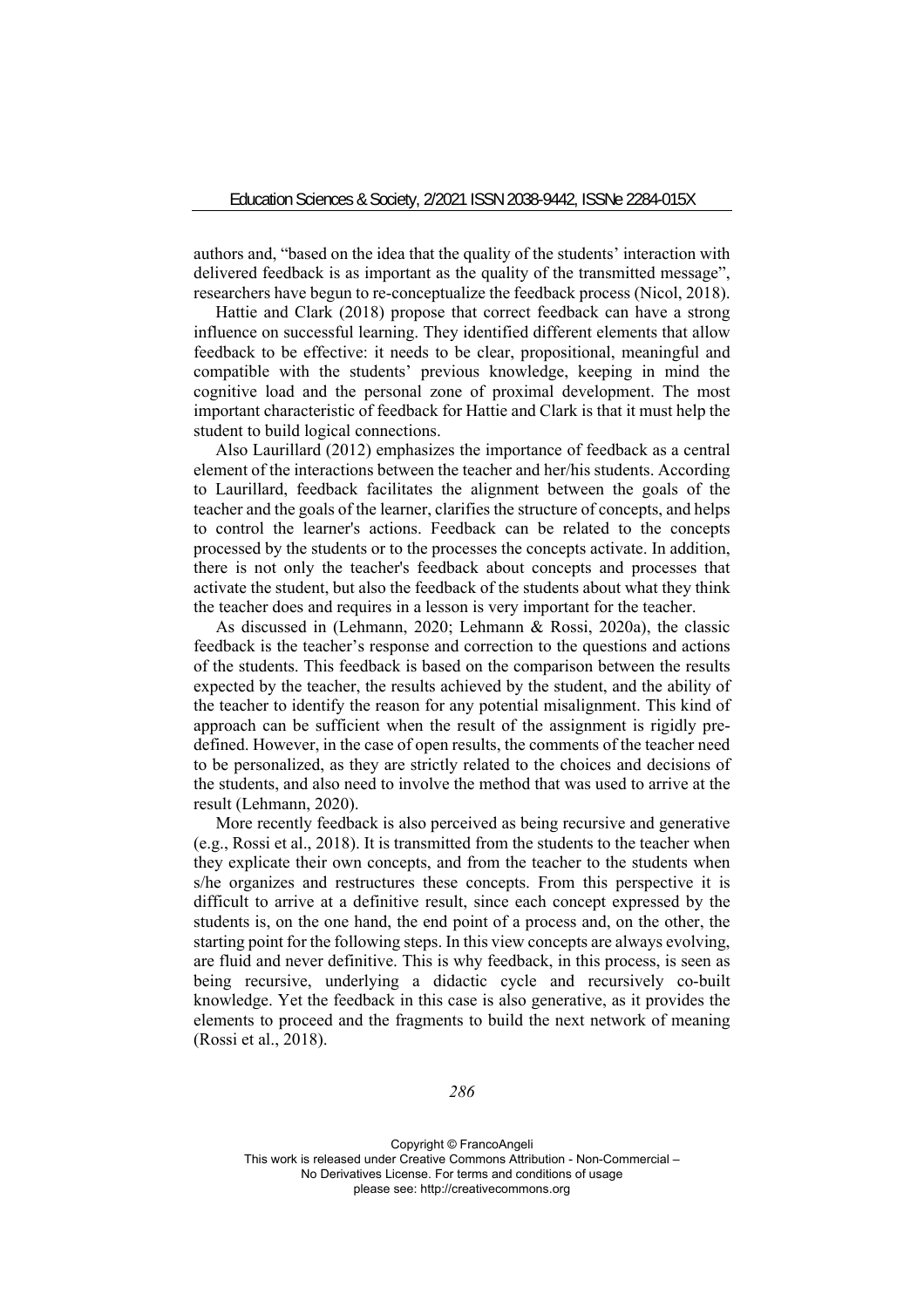Some of the most recent reflections on feedback introduce the concept of *feedback loop*, perceived as a triangle between the student, her/his peer group and the teacher. These feedback loops involve alternations of discussions, questions and answers, that activate a cycle that involves both the students and the teacher. This cycle is needed to adjust the actions of the teacher to ensure an impact on the learning of the students (Carless, 2019). Without the information from the students, the teacher is unaware of the consequences of her/his actions and therefore cannot act effectively to improve the quality of learning. This constitutes an interactionist view of feedback (Rossi et al., 2018).

The above examples, of how the role of feedback is perceived and where it is located in current didactic theory, are by no means meant to be exhaustive, but intend to illustrate the central importance that feedback plays in the teaching process.

In order to create meaningful applications for the integration of our robot into university lectures, we chose the concepts above as a general framework for the programs that controlled the robot's behaviors. More specifically, we followed the distinction between general and personal feedback, being aware that this does not do justice to the complexity of the field. We are however perceiving our work as a starting point of more complex applications.

#### **2. Method**

## *2.1 Robotic platform*

Most of the educational social robots in use today are implemented in settings with pre-school or school children, and not with university students or in lecture hall contexts. One reason for this might be the less personal format of lecturing at universities. The large group size of university classes makes a one-to-one interaction almost impossible and limits the use of robots to group work involving varying numbers of students. This limitation is more conceptual than due to technical issues. When combining the mediator and feedback functionalities of educational social robots with the ability to display relevant information on a joint screen, we believe it is possible to create applications that prove effective also for university level teaching. The direction of this research trajectory brings us back to the theoretical underpinnings of what role a social robot can play in the process of didactic mediation and where its position in this process is.

We chose Pepper for our project because of its great potential for the easy development of new applications, and the fact that it allows us to focus on the key points of the "Enactive Robot Assisted Didactics" (ERAD) approach that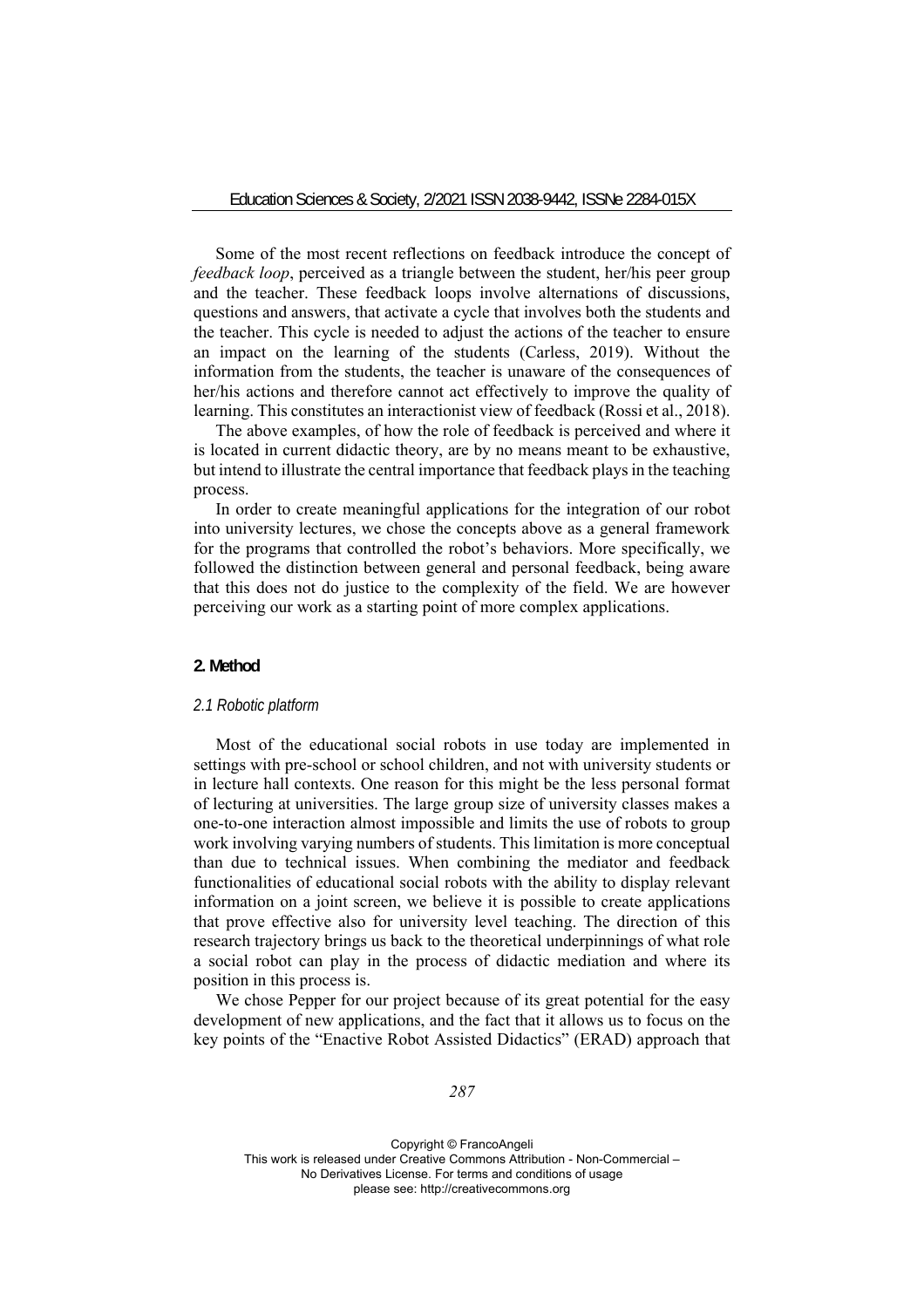we introduced in (Lehmann & Rossi, 2018; Lehmann, 2020). This is mainly due to the design and construction of Pepper, which was conceptualized as a personal robot capable of expressing emotions and communicating with humans via gestures, body posture and speech (Softbank Robotics, 2018). Smooth motion-generation technology makes Pepper specifically adapted for non-verbal communication, and enhances naturalistic looking dynamics of its movements. It can execute motions that are fluent and "big enough" to draw attention in noisy environments. The semi-humanoid structure of the robot combines two advantages. It's expressive head, arms and hands allow for intuitive and naturalistic human-robot interaction, and it's compact torso and multidirectional wheelbase gives it the stability to navigate in complex environments with moving objects or humans. Overall the capabilities of Pepper allow for the quick proto-typing of complex movement scripts that also involve coordinated head gaze and gestures. The use of such coordinated movements to generate believable and naturalistic looking behaviors, which elicit the human predisposition to anthropomorphize non-human objects (Airenti, 2015; Damiano and Dumouchel, 2018) is an important aspect of the structured approach proposed by Damiano et al. (2015) for the integration of embodied artificial agents in mixed human-robot ecologies.



*Fig. 2 - Pepper gives general feedback during a lecture* 

#### *2.2 Robot feedback applications*

As illustrated in the first part of this paper, in enactive didactics feedback is considered crucial for successful learning. In order to use a social robot as a feedback device we needed to have the possibility to connect it to data that was entered by the students. We decided to use *Google Forms* as an audience

*288*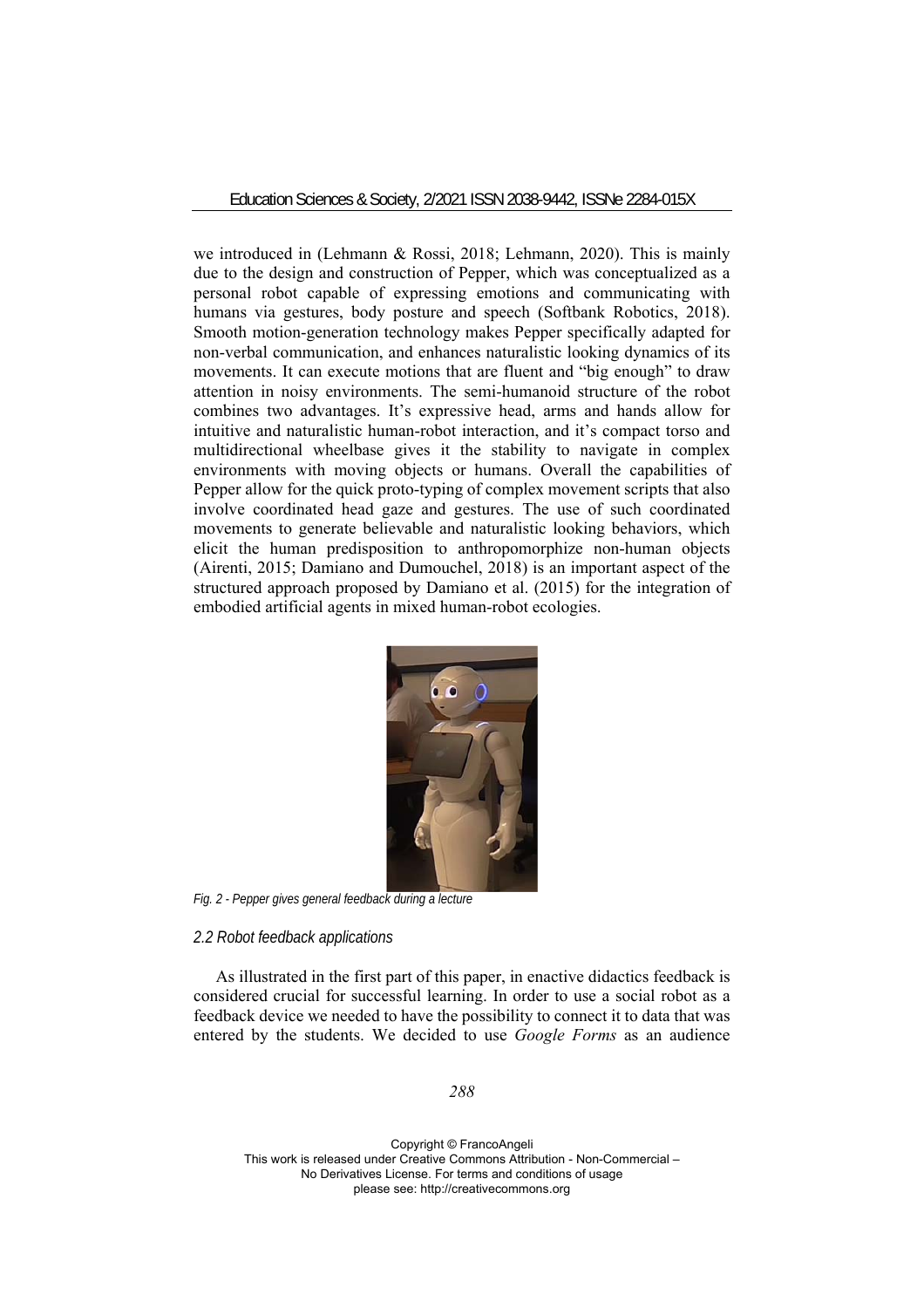response system (ARS). For each lecture we prepared a questionnaire. These questionnaires consisted typically of five to seven multiple choice questions and two open questions about key concepts of the ongoing lecture. Towards the end of each lecture, the students were given the login information for the specific Google Forms questionnaire prepared for the lecture. The students then had 15 minutes to finish the questionnaire. The answers were analysed in realtime on an excel sheet linked to the Google Forms questionnaire on a dedicated Google Drive account.

We decided to develop applications for different types of feedback following the distinction of general and personal feedback pointed out by Senft et al. (2018). This resulted in three different modes in which the robot provides the students with information about their questionnaire results.

#### *Immediate general feedback:*

The robot gave the percentage of correct answers for each question to the entire class directly after the students completed the questionnaire. After the percentage of correct answers for each question, the robot gave the overall percentage of the correct answers for the entire class. This type of feedback provided a quick overview of how well the class has understood the key concepts of the lesson. This is useful for both the teacher and the students. It gives the students a general impression of the importance and difficulty of the different parts of the lesson, and provides the teacher with information where she/he has not been understood by the majority of the class. Since the feedback is given before the end of the lecture, it leaves enough space for the teacher to re-discuss and explain particularly difficult topics.

*Personalized feedback:* 

In order to obtain their individual results, the students had the possibility to approach the robot directly after the lecture and ask it for personalized feedback. This enabled the students to compare their performance with the general performance of the class, and to understand were their personal deficits in the understanding of the material are.

*Detailed personalized feedback for open questions with vote and evaluation of teacher:* 

The third type of feedback provided by the robot differs from the others. It concerns the analysis of the answers to the open questions in the questionnaire. Since open questions cannot be automatically analysed by an artificial system yet, because the content of the answer needs to be understood and interpreted, the professor needs to evaluate after the lesson the content of the answers and, depending on what the student wrote, gives a vote and writes an assessment in a data sheet on the Google Drive dedicated to the robot applications. The students can access the teachers

*289*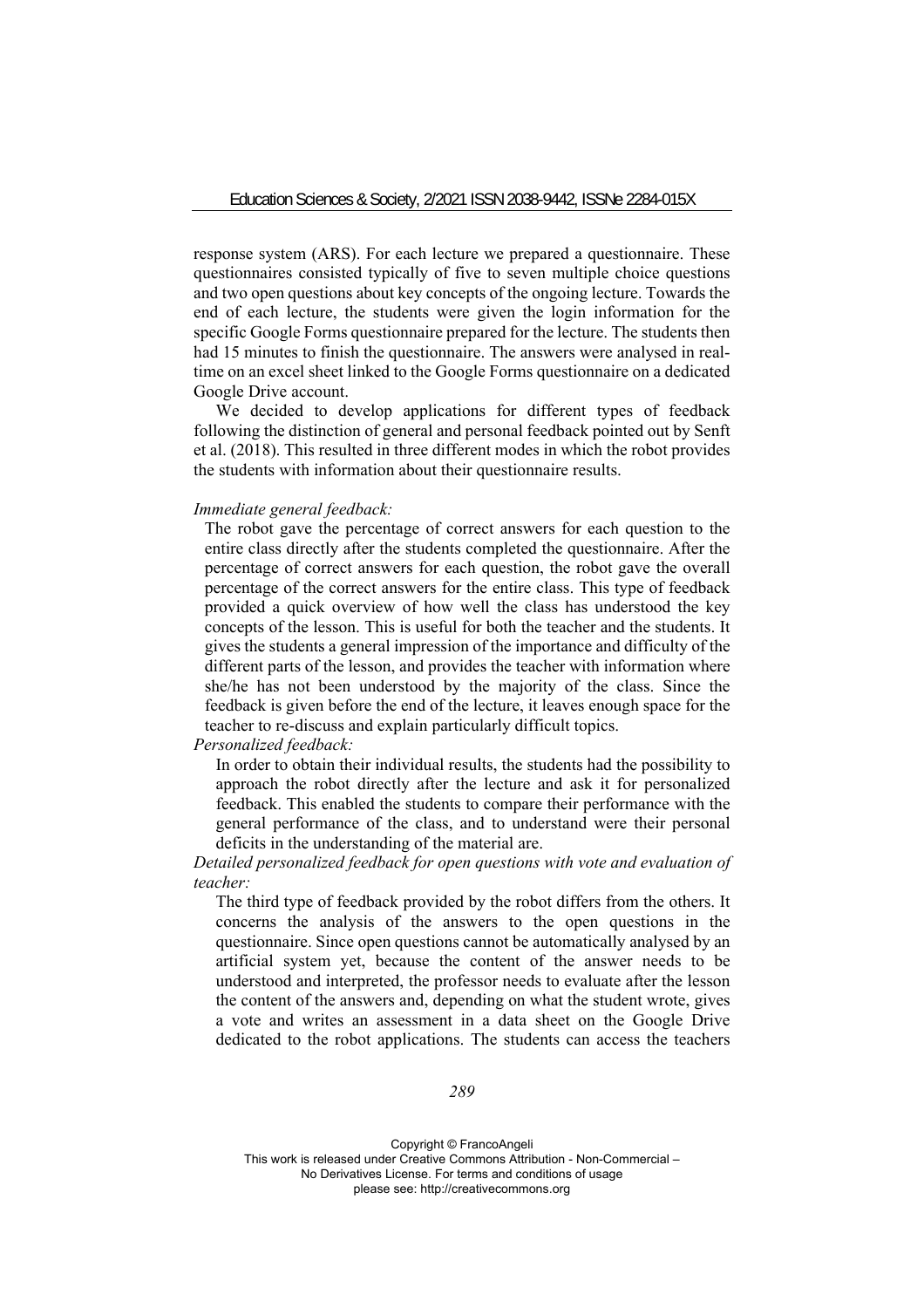assessments and their vote before or in the breaks of the next lecture via the robot. This form of feedback enables on one hand the professor to understand the students' comprehension of specific topics more deeply, and on the other hand it gives the students a more detailed assessment of their strengths and weaknesses.

The workflow of these different feedback applications can be described as follows. The robot waited for an input signal. If it was used in the immediate general feedback mode this input signal was the finishing of the questionnaire. If the robot was used in either the personalized feedback or the detailed personalized feedback modes this input signal was a touch of the tablet. In these modes the robot would stand idle in front of the class in the lecture hall with the following message displayed on its tablet: "If you want to know how well you did in the last questionnaire, please touch the tablet." After the tablet was touched, the robot would ask the student to input her/his student ID number via the tablet. After the student had inserted the ID number, it was displayed on the tablet and the student was asked if it was correct. If the student pressed "yes" on the tablet, the robot connected to a dedicated laptop. On this laptop a server program was running and waiting for the signal from the robot in order to establish a connection with google forms (i.e. with the excel sheet containing the data of the students). Based on the student ID number the students results were selected from the excel sheet and send back to the server (laptop). The laptop then sent the results to the robot and the robot told the student her/his result (see Fig. 3).



*Fig. 2 - Workflow during the personalized feedback application* 

# **3. Results**

At the end of the lecture series, which lasted 15 individual 3 hours sessions,

*290*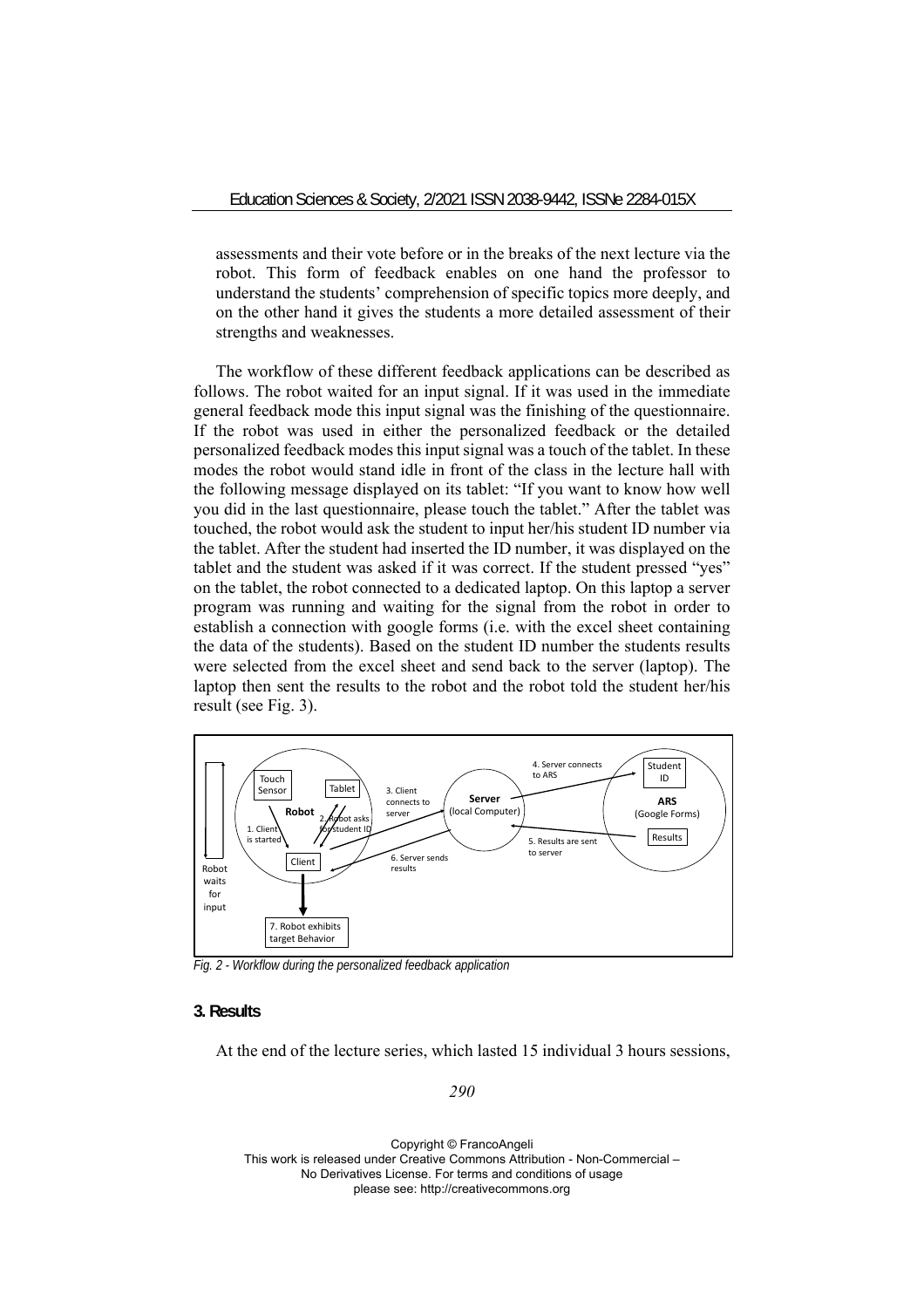we administered a questionnaire composed of open questions which allowed the students to freely share their thoughts and opinions about the interventions about the robot. We sent a link to a Google Forms questionnaire and gave the students 30 minutes to answer the questions. From the 163 students to whom the link was sent, we received 155 replies. Of these replies a vast majority of 152 were positive, 2 were productive criticisms and only one was negative. From the 152 positive replies 36 gave a response similar to "I like the robot" without any further information.

We were able to structure the remaining 116 positive answers into different categories. Since the students were allowed to answer freely to the question concerning the usefulness of Pepper's interventions during the lesson, the replies were sometimes relatively long and included various points. We therefore included some answers in more than one category. The categories relevant for the goals of the applications described in this paper are the following:

- ‐ Pepper helped me with self-reflection;
- ‐ Pepper helped to understand specific concepts better;
- Pepper helped with structuring the lesson.

The answers of the students show that the aim of the feedback provided by Pepper was in broad terms reached. The robot enabled the students to understand where their deficits in understanding the content of the lessons were and to reflect on their weak points. It enabled them also to better understand the structure of the lesson and consequently to focus their efforts on concepts that were not fully understood by them during the lesson directly. Due to the nature of the implementation setup our results are qualitative. To our knowledge, we used a robot for the first time in this way during university lectures. This means we are not able to quantify specifically how much the understanding of the students has improved, since this would require comparative studies with other classes. We have therefore to rely on the answers given by the students in the final questionnaire. This underlines the explorative nature that is, for the moment, characteristic for this research field and this type of robot applications, in which the technology interacts with large groups in relatively open settings.

Besides the questions about their impression of the robot we also ask the students directly what activities they would suggest the robot to do additionally to the already implemented applications. Also for this question we were able to categorize the answers of the students. Most of them suggested that the robot should further structure the lesson, followed by the idea that the robot should collect questions of students during the lesson, which could be discussed together with the teacher at the end of the lesson. Other suggestions involved interactive activities between the robot and the students, and the use of

*291*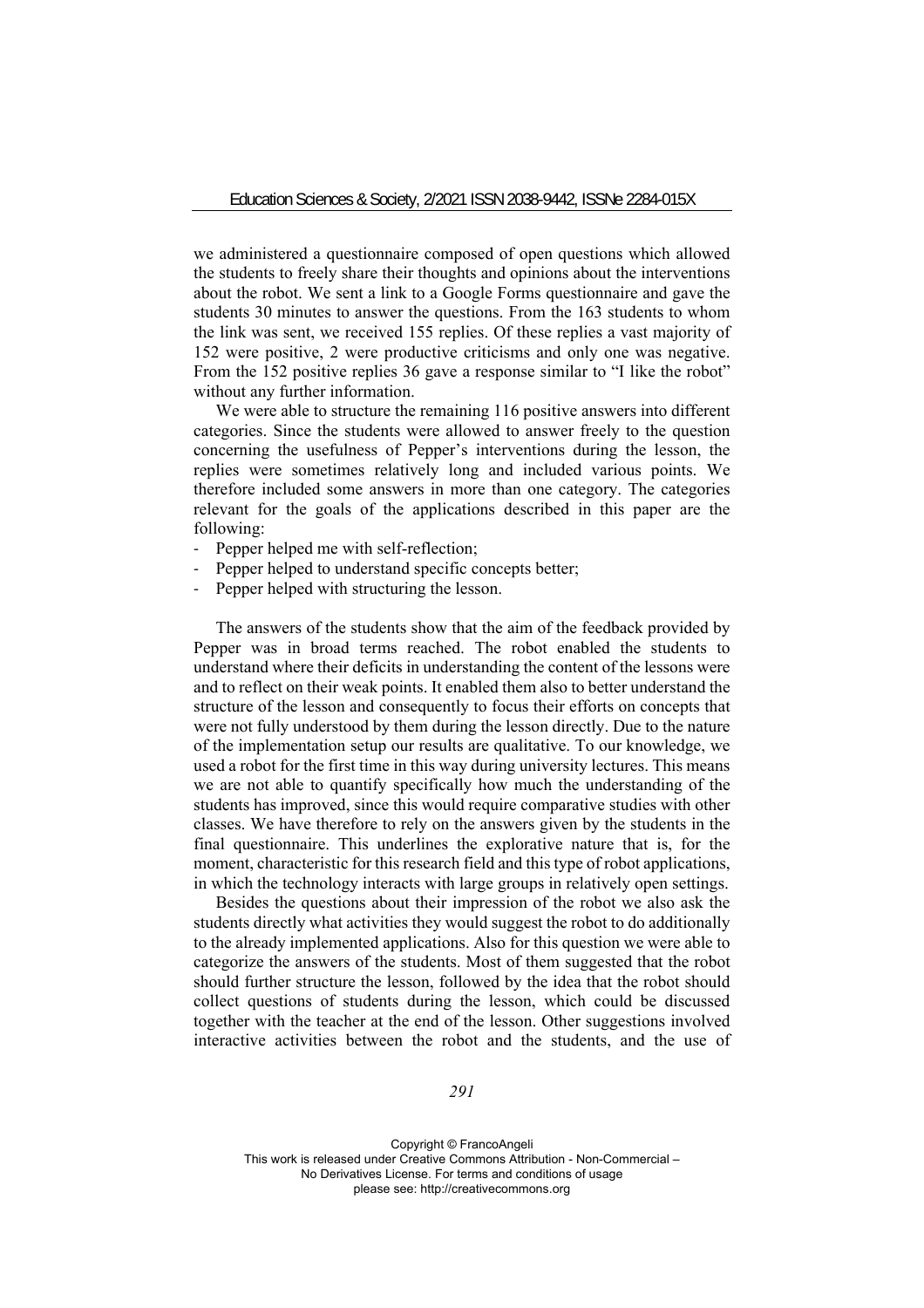multimedia tools by the robot in order to give examples during the class. The realization of the last two suggestions are rather difficult, since these interventions would prove quite disruptive to the lecture and also would depend highly on the infrastructure available in the lecture hall. The first two suggestions however are very useful and point already towards the next cycle of implementations planned for our robot. At the moment the feedback given by the robot is mainly directed towards the students and provides only indirectly information to the teacher about the learning progress of the class. Implementing the applications that enable the students to get more actively involved into an interaction with the teacher will close the feedback loop involving teacher, students and the content of the lecture and in this way fulfil the interactionist vision on feedback described by Rossi et al. (2018).

# **4. Discussion**

The results show that the majority of the students had in general a very positive impression of the presence of the robot during the course of the class and happily used the feedback provided by the robot. The immediate general feedback from the robot became a fixed point during the lectures. It proved to be useful for a quick overview of the current state of the students' understanding of the topics of the lecture and helped to steer the final discussion of each lecture towards the issues that needed to be re-elaborated most. The personal feedback provided by the robot was usually available to the students during the breaks, and after and before the lecture. It was the responsibility of each student to engage with the readily available Pepper and ask for her/his results. Time limitations and lack of personal interest might have caused some students to use this information more frequently than others.

From our observations during the course of this long term study and based on the final feedback obtained from the students we can infer that the use of the robot had an effect on the teacher as well as on the students. We predict that the future long term applications of social robots that reinforce the reticular structure of the learning process via the provision of feedback will yield benefits as well as create demands for both teachers and students.

The benefits for the teachers are a structured, long term overview of the level of understanding of the students in real time. This overview can be stored and readily available for later analysis, and the resolution of the data depends entirely on the needs of the teacher. Having this information will enable the teacher to have an active discourse with students about relevant problems during the lecture. Furthermore, the presence of the robot catches for the moment the attention of the students and helps them to maintain focus during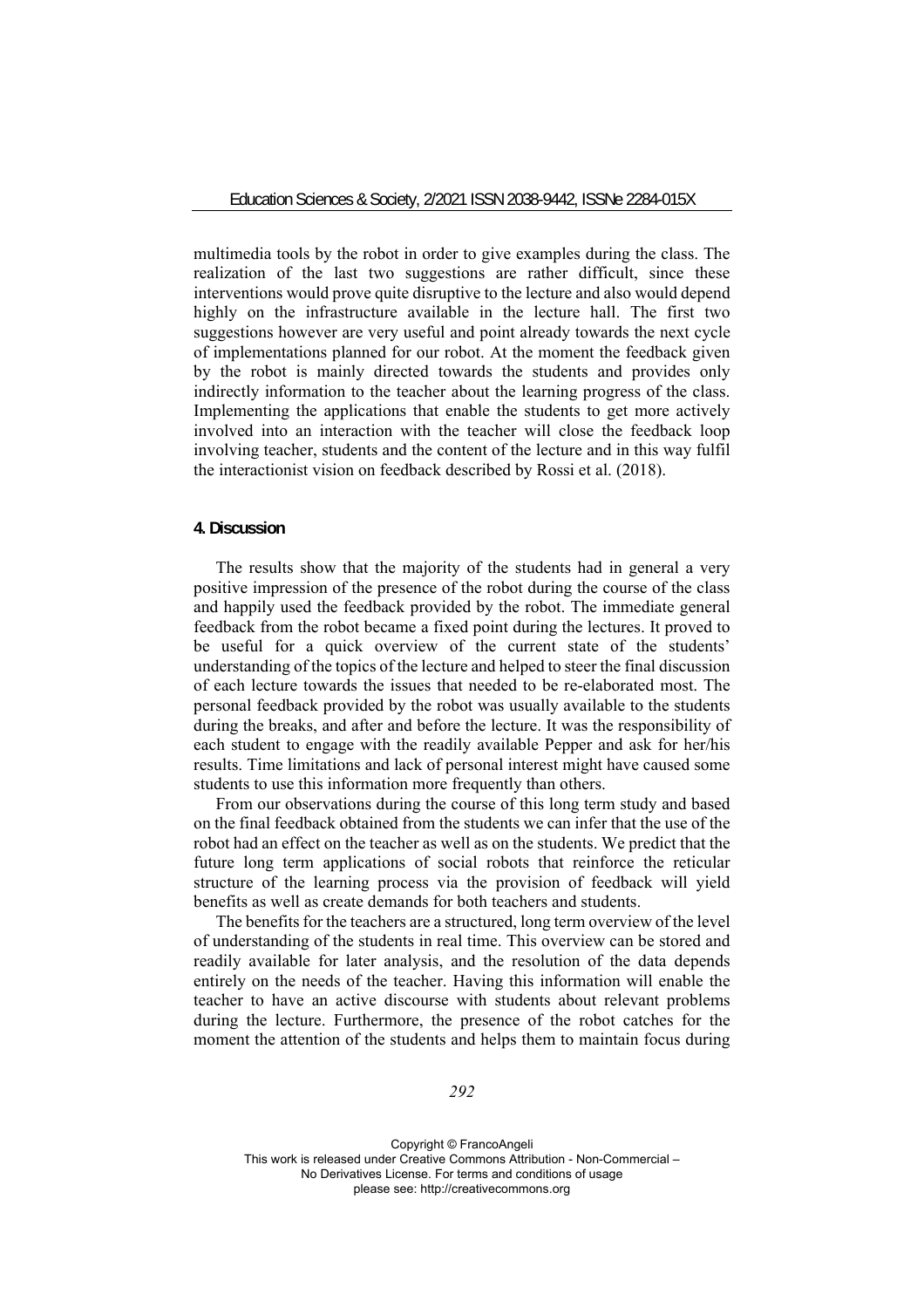the lesson, which improves the teaching-learning experience for both the teacher and the students. The demand created for the teacher is a need for structure in the preparation and during the lecture in order to be able to pose meaningful questions in the questionnaire beforehand. However as a consequence of this need for structure the lecture will become more easy to follow for the students and again improves the learning experience.

From our perspective the use of robots during lectures will only be advantageous for the students. Using a robot will help to clarify the roadmap of the lecture. The feedback provided by the robot does not only illustrate to the students their deficits, but also will also make clear which concepts are considered to be important by the teacher. With the applications described above the students have a much better ability to evaluate their own progress and keep a record of their misunderstandings and improvements.

#### *4.1 Limitations*

As pointed out above the nature of this research is highly explorative and hence we have to rely on qualitative results in the form of data obtained via questionnaires. This could be seen as a limitation, due to the lack of comparable data. However for the moment we would propose that the relative novelty of the topic merits the reliance on this type of data. In the future more quantifiable setups involving more than one class could provide a more clear picture about the improvements in understanding of the students. From the perspective of gaining an overview of solutions for robotic feedback that are feasible from a practical standpoint in a lecture hall setting, and an insight into the opinion of the students about these solutions, the number of students and lectures involved in this research allows us to be fairly certain about the considerable usefulness and positive effects of robots as feedback devices in education, at least in lecture hall settings.

### **5. Conclusion**

Within the didactic perspective adopted in this article, the ideas of Varelian enaction play a crucial role for the use of social robots in educational processes implemented in schools and universities. The concept of structural coupling has been expressed, within our enactive robot assisted didactic approach and the related theory of reference, in the form of different types of feedback structures. On this basis, the success of teaching is seen here as highly dependent on the success of these feedback structures, conceptualizable as well as a complex dynamic system of interactions between the teacher and the students in which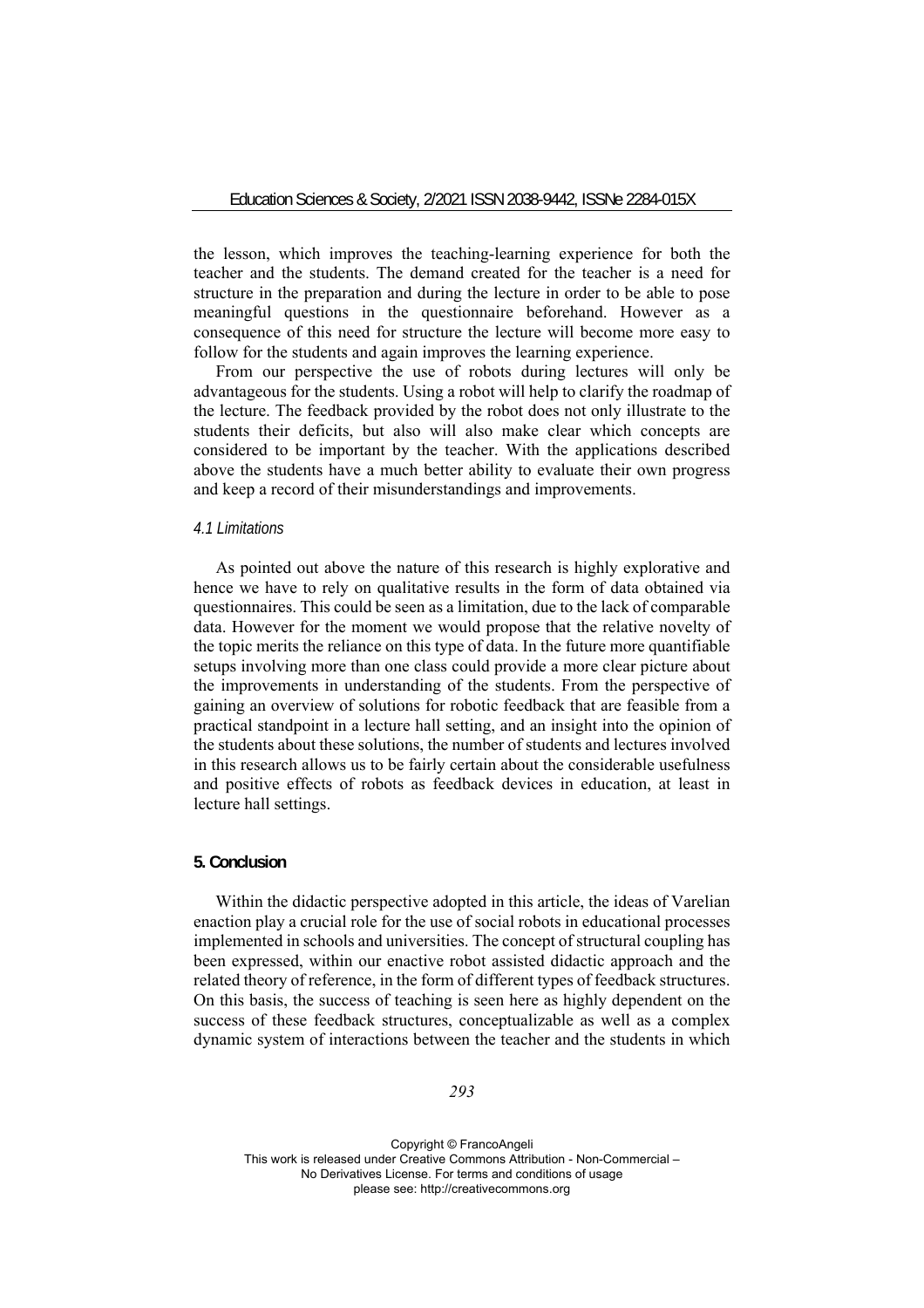new knowledge is constructed. The complexity of these interactions depends on the strength of the feedback networks, which in turn depends on the information channels available between the different components and actors constituting the overall system. We believe that the above-described applications for a Pepper robot, making of it a device opening new feedback channels, allow a first glimpse at the central role that social robots can play in education.

### **References**

- Ahmad M.K., Adnan A.H.M., Azamri N.M., Idris K.B., Norafand N.N. and Ishak N.I. (2019, February). Education 4.0 technologies for English language teaching and learning in the Malaysian context. In *Proceedings of the International Invention, Innovative & Creative (InIIC) Conference, Series* (6-16).
- Airenti G. (2015). The cognitive bases of anthropomorphism: from relatedness to empathy. *International Journal of Social Robotics*, 7*(*1): 117-127.
- Belpaeme T., Kennedy J., Ramachandran A., Scassellati B., & Tanaka F. (2018). Social robots for education: A review. *Science robotics*, 3(21): eaat5954.
- Benitti F.B.V. (2012). Exploring the educational potential of robotics in schools: A systematic review*. Computers and Education*, 58: 978-988.
- Brown J.S., Collins A. and Duguid P. (1989). Situated cognition and the culture of learning. *Educational researcher*, 18(1): 32-42
- Carless D. (2019). Feedback loops and the longer-term: towards feedback spirals. *Assessment & Evaluation in Higher Education*, 44(5): 705-714.
- Damiano L., Dumouchel P. and Lehmann H. (2015). Towards human-robot affective co-evolution overcoming oppositions in constructing emotions and empathy. *International Journal of Social Robotics*, 7(1): 7-18.
- Damiano L. and Dumouchel P. (2018), Anthropomorphism in human–robot coevolution. *Frontiers in psychology*, 9: 468.
- Gorostiza J.F., Barber R., Khamis A.M., Malfaz M., Pacheco R., Rivas R. and Salichs M.A. (2006). Multimodal human-robot interaction framework for a personal robot. In *Robot and Human Interactive Communication, 2006. ROMAN 2006. The 15th IEEE International Symposium on* (39-44). IEEE.
- Han J. and Kim D. (2009). r-Learning services for elementary school students with a teaching assistant robot. In *Human-Robot Interaction (HRI), 4th ACM/IEEE International Conference on* (255-256). IEEE.
- Hattie J. and Clarke S. (2018). *Visible Learning: Feedback*. Routledge.
- Ishiguro H., Ono T., Imai M., Maeda T., Kanda T. and Nakatsu R. (2001). Robovie: an interactive humanoid robot. *Industrial robot: An international journal*, 28(6): 498- 504.
- Kanda T., Hirano T., Eaton D. and Ishiguro H. (2004). Interactive robots as social partners and peer tutors for children: A field trial. Human-Computer Interaction, 19(1-2): 61-84.

#### *294*